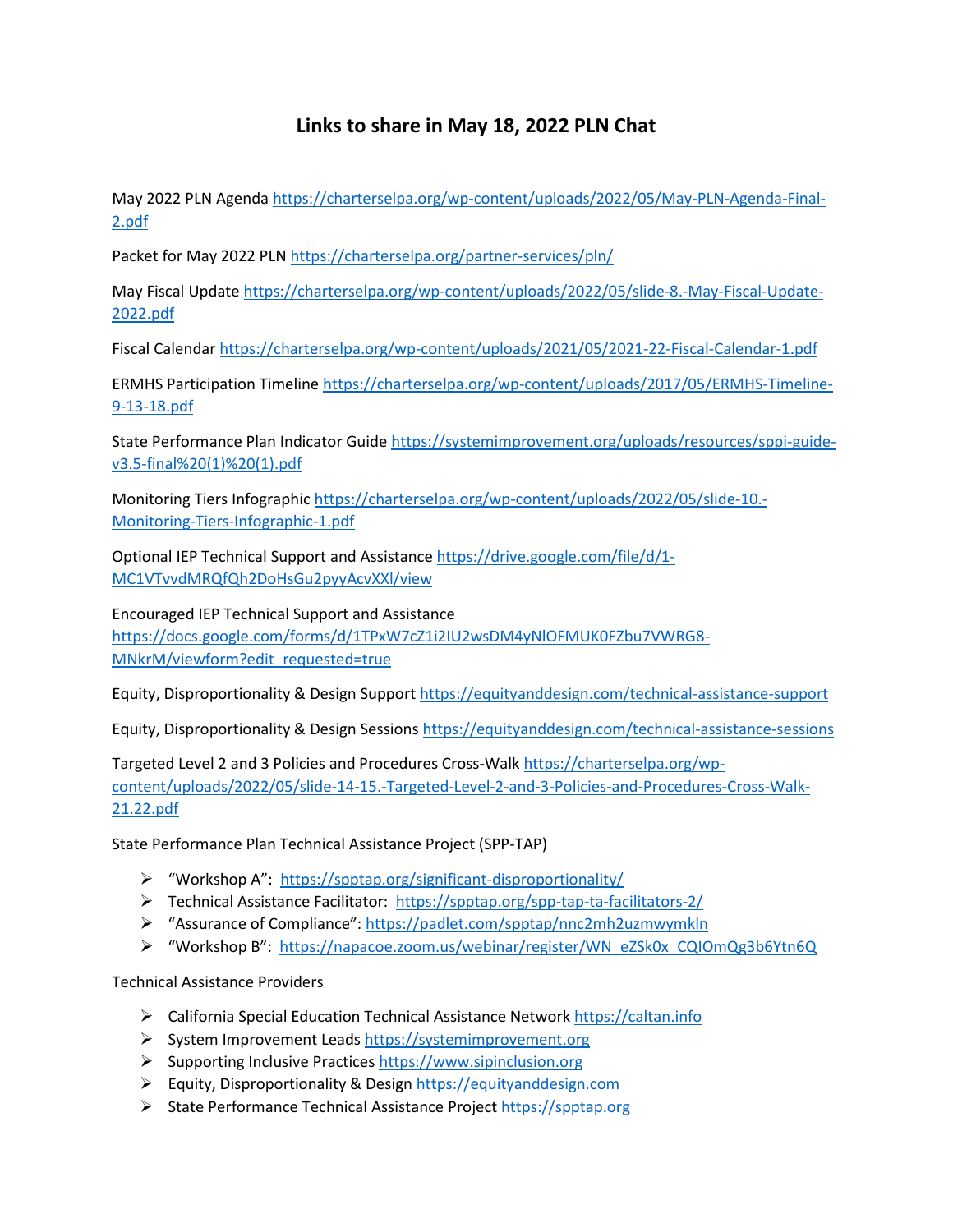ITSA Training<https://drive.google.com/file/d/1F60RLmWCUV1K1z7fYwbmFtu0JyZHpOxI/view>

Letter to LAUSD from USDOE [https://charterselpa.org/wp-content/uploads/2022/05/slide-21.-Letter-to-](https://charterselpa.org/wp-content/uploads/2022/05/slide-21.-Letter-to-LAUSD-from-USDOE.pdf)[LAUSD-from-USDOE.pdf](https://charterselpa.org/wp-content/uploads/2022/05/slide-21.-Letter-to-LAUSD-from-USDOE.pdf) 

School Closures: General Considerations, Compensatory Education, and Revisiting Current Student Needs [https://charterselpa.org/wp-content/uploads/2022/05/slide-25.-Charter-School-Closures-](https://charterselpa.org/wp-content/uploads/2022/05/slide-25.-Charter-School-Closures-General-Considerations-Compensatory-Education-and-Revisiting-Current-Student-Needs.pdf)[General-Considerations-Compensatory-Education-and-Revisiting-Current-Student-Needs.pdf](https://charterselpa.org/wp-content/uploads/2022/05/slide-25.-Charter-School-Closures-General-Considerations-Compensatory-Education-and-Revisiting-Current-Student-Needs.pdf) 

California Education Specialist Teaching Credential Authorizing Early Childhood Special Education <https://charterselpa.org/wp-content/uploads/2022/05/slide-32.-CTC-Memo-4-19-22-ECSE-and-TK.pdf>

Universal Pre-Kindergarten (UPK) Plans SELPA Consultation [https://charterselpa.org/wp](https://charterselpa.org/wp-content/uploads/2022/05/slide-33.-UPK-1.pdf)[content/uploads/2022/05/slide-33.-UPK-1.pdf](https://charterselpa.org/wp-content/uploads/2022/05/slide-33.-UPK-1.pdf) 

SIP UPK Inclusion Resources Padlet: [https://padlet.com/SIP\\_Grant/PreKInclusion](https://padlet.com/SIP_Grant/PreKInclusion) 

CCEE & CDE UPK Webinar #1 PowerPoint: [https://ccee-ca.org/wp-content/uploads/2022/05/UPK-](https://ccee-ca.org/wp-content/uploads/2022/05/UPK-Webinar-1-MASTER-SLIDE-DECK.pdf)[Webinar-1-MASTER-SLIDE-DECK.pdf](https://ccee-ca.org/wp-content/uploads/2022/05/UPK-Webinar-1-MASTER-SLIDE-DECK.pdf) 

Staffing Padlet with CTC Memo[: https://padlet.com/selpapd/staffingshortages](https://padlet.com/selpapd/staffingshortages) 

CDE UPK Office Hours[: https://www.cde.ca.gov/ci/gs/em/upkofficehours.asp](https://www.cde.ca.gov/ci/gs/em/upkofficehours.asp) 

CDE UPK FAQ[: https://www.cde.ca.gov/ci/gs/em/kinderfaq.asp](https://www.cde.ca.gov/ci/gs/em/kinderfaq.asp) 

Supporting Inclusive Practices (SIP)

-SIP UPK Inclusion Resources Padlet: https://padlet.com/SIP\_Grant/PreKInclusion

-SIP UPK Inclusion Resources[: https://padlet.com/SIP\\_Grant/PreKInclusion](https://padlet.com/SIP_Grant/PreKInclusion) 

-SIP Events Page[: https://www.sipinclusion.org/what-we-do/events/](https://www.sipinclusion.org/what-we-do/events/) 

Link to join UPK/P-3 Group:<https://www.caeducatorstogether.org/groups/e0cfjrjf/upk-p-3>

Certificate of Completion Guideline[s https://charterselpa.org/wp-content/uploads/2022/05/slide-37.](https://charterselpa.org/wp-content/uploads/2022/05/slide-37.-certificate-of-completion-guidelines.pdf) [certificate-of-completion-guidelines.pdf](https://charterselpa.org/wp-content/uploads/2022/05/slide-37.-certificate-of-completion-guidelines.pdf) 

Graduation Options for Students with Disabilities [https://charterselpa.org/wp](https://charterselpa.org/wp-content/uploads/2022/05/slide-37a-17.5-GRADUATION-OPTIONS-FOR-STUDENTS-WITH-DISABILITIES-CHARTER.pdf)[content/uploads/2022/05/slide-37a-17.5-GRADUATION-OPTIONS-FOR-STUDENTS-WITH-DISABILITIES-](https://charterselpa.org/wp-content/uploads/2022/05/slide-37a-17.5-GRADUATION-OPTIONS-FOR-STUDENTS-WITH-DISABILITIES-CHARTER.pdf)[CHARTER.pdf](https://charterselpa.org/wp-content/uploads/2022/05/slide-37a-17.5-GRADUATION-OPTIONS-FOR-STUDENTS-WITH-DISABILITIES-CHARTER.pdf) 

SEIS Diploma Graduation Process [https://charterselpa.org/wp-content/uploads/2022/05/slide-37b-](https://charterselpa.org/wp-content/uploads/2022/05/slide-37b-Graduation-Options-for-SPED-Students-3.14.2022-1.pdf)[Graduation-Options-for-SPED-Students-3.14.2022-1.pdf](https://charterselpa.org/wp-content/uploads/2022/05/slide-37b-Graduation-Options-for-SPED-Students-3.14.2022-1.pdf) 

Postsecondary Status File Template [https://charterselpa.org/wp-content/uploads/2022/05/slide-40.-](https://charterselpa.org/wp-content/uploads/2022/05/slide-40.-PSTSFileTemplate2020-21.xlsx) [PSTSFileTemplate2020-21.xlsx](https://charterselpa.org/wp-content/uploads/2022/05/slide-40.-PSTSFileTemplate2020-21.xlsx) 

SEIS Update<https://charterselpa.org/wp-content/uploads/2022/05/slide-42.-SEIS-Update-4.28.2022.pdf>

EOY Review Checklis[t https://charterselpa.org/wp-content/uploads/2022/05/slide-43.-EOY-Review-](https://charterselpa.org/wp-content/uploads/2022/05/slide-43.-EOY-Review-Checklist-5.12.2022.xlsx)[Checklist-5.12.2022.xlsx](https://charterselpa.org/wp-content/uploads/2022/05/slide-43.-EOY-Review-Checklist-5.12.2022.xlsx)